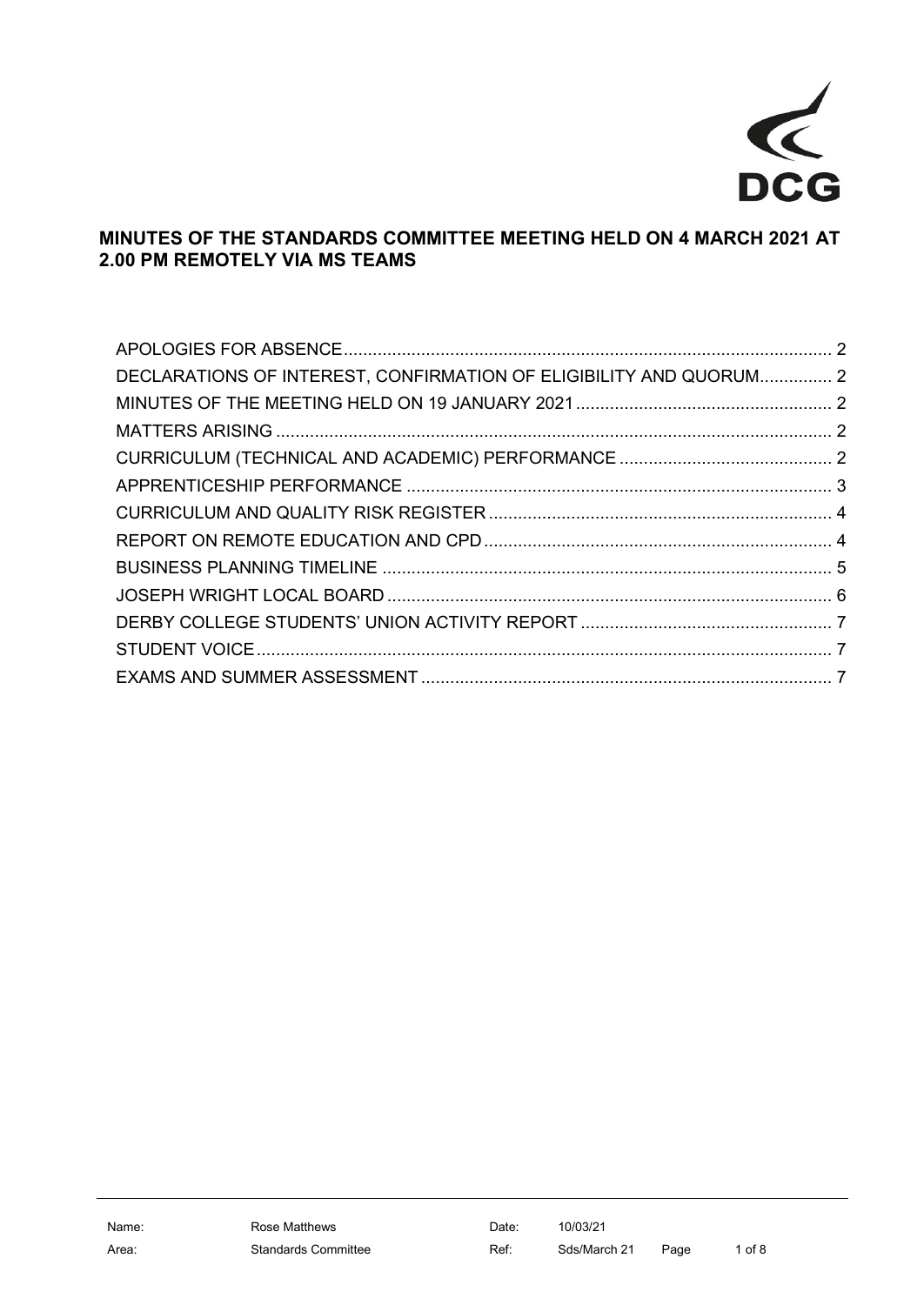

# **MINUTES OF THE STANDARDS COMMITTEE MEETING HELD ON 4 MARCH 2021 AT 2.00 PM IN REMOTELY VIA MS TEAMS**

#### Present: Alan Brady (Chair), Sue Bradley, Angela Cruz, John Clay, Phil Dover, Graham Schuhmacher, Mandie Stravino

In attendance: Melanie Lanser, Kate Martin, Mark Rugman, Heather Simcox, Matthew Smith, Rose Matthews (Clerk)

<span id="page-1-4"></span><span id="page-1-3"></span><span id="page-1-2"></span><span id="page-1-1"></span><span id="page-1-0"></span>

|          |                                                                                                                                                                                                                                                                                                                                                                                                                                                                                                                                                                     | <b>Action</b> | Date |
|----------|---------------------------------------------------------------------------------------------------------------------------------------------------------------------------------------------------------------------------------------------------------------------------------------------------------------------------------------------------------------------------------------------------------------------------------------------------------------------------------------------------------------------------------------------------------------------|---------------|------|
|          | 19/20-21 APOLOGIES FOR ABSENCE                                                                                                                                                                                                                                                                                                                                                                                                                                                                                                                                      |               |      |
|          | No apologies for absence were received, although it was noted<br>John Clay would be arriving late to the meeting.                                                                                                                                                                                                                                                                                                                                                                                                                                                   |               |      |
| 20/20-21 | DECLARATIONS OF INTEREST, CONFIRMATION OF<br><b>ELIGIBILITY AND QUORUM</b>                                                                                                                                                                                                                                                                                                                                                                                                                                                                                          |               |      |
|          | All members were eligible and the meeting was quorate. There<br>were no new declarations.                                                                                                                                                                                                                                                                                                                                                                                                                                                                           |               |      |
| 21/20-21 | <b>MINUTES OF THE MEETING HELD ON 19 JANUARY</b><br>2021                                                                                                                                                                                                                                                                                                                                                                                                                                                                                                            |               |      |
|          | <b>RESOLVED:</b> The minutes of the meeting held on 19 January<br>2021 were formally approved and signed as a true and accurate<br>record.                                                                                                                                                                                                                                                                                                                                                                                                                          |               |      |
| 22/20-21 | <b>MATTERS ARISING</b>                                                                                                                                                                                                                                                                                                                                                                                                                                                                                                                                              |               |      |
|          | There were no matters arising.                                                                                                                                                                                                                                                                                                                                                                                                                                                                                                                                      |               |      |
| 23/20-21 | <b>CURRICULUM (TECHNICAL AND ACADEMIC)</b><br><b>PERFORMANCE</b>                                                                                                                                                                                                                                                                                                                                                                                                                                                                                                    |               |      |
|          | The Vice Principal shared the key headlines from the curriculum<br>performance report.                                                                                                                                                                                                                                                                                                                                                                                                                                                                              |               |      |
|          | Attendance was discussed, and Members noted prior to<br>Christmas attendance had been high, but had dropped to below<br>90%. The areas with attendance below 90% and those on target<br>at 93% were detailed in the report, along with actions to reengage<br>those below target. Hair and Beauty, Motor Vehicle and STEPs<br>provision would be returning on site full time, which would<br>hopefully improve attendance in those areas. A blended model<br>was being operated in other areas, but after Easter students<br>would be encouraged to return to site. |               |      |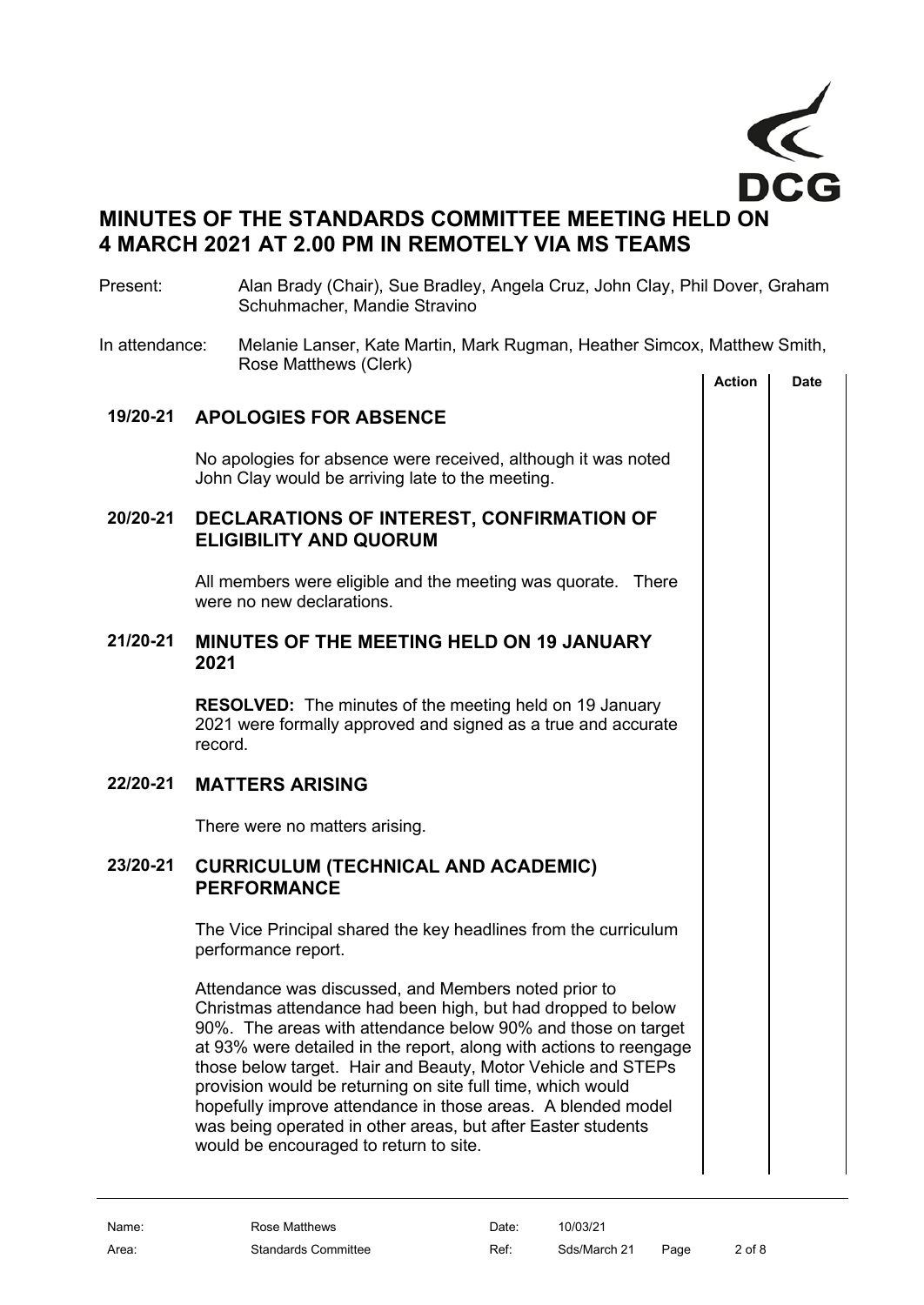The Committee Chair asked if there had been any resistance from parents to students returning on site.

The Deputy Chief Executive explained the College were following Government guidelines and any resistance would be referred to that.

Three voluntary lateral flow testing sessions were being held on 5,8 and 11 March for those students returning to site.

The Chair questioned what the expected take-up was for the testing. From consent agreements, around 40-50% were expected.

The Vice Principal explained the College were also planning for those students who did not want to return to site.

Sue Bradley questioned if absence due to covid-19 was included and the Vice Principal explained the register marks had been revised to include a positive covid test result. Sue noted it would be interesting to look at the areas of deprivation and analyse. The Deputy Chief Executive explained the College had to report to the DFE on attendance and the categories had been expanded to meet their requirements.

Graham Schuhmacher asked how much e-learning and selfdirected learning the College would continue to offer and how would that fit in with delivery. It was noted there was an aspiration to include as part of the Level 3 courses. The Vice Principal also pointed out there had been huge benefits for transient students with the GCSE resits, students accessing through distance learning and then picking up again when back in Derby.

Those courses with autistic students thrived with good engagement. It was nuanced but enabled a drive to big groups of students with specialist teaching. Teaching technologies had been forced and had been embraced.

There remained a continuing drive on attendance for absent students with a short window to achieve the qualification by June. Close working was taking place with borderline and at-risk students.

The Catchup Fund had enabled additional support – aimed at grade 4 maths or below and targeted the at-risk students.

Preparation was taking place for curriculum business planning, looking at the curriculum intent and planning assumptions for next year. Types of teaching and types of provision, along with class sizes and budget control would all be reviewed, alongside responding to the community and LEP priorities.

## **24/20-21 APPRENTICESHIP PERFORMANCE**

<span id="page-2-0"></span>The Chair welcomed the Director of Apprenticeships and Employer Relations to the meeting, who presented the report.

| Name: | Rose Matthews              | Date: | 10/03/21     |      |        |
|-------|----------------------------|-------|--------------|------|--------|
| Area: | <b>Standards Committee</b> | Ref:  | Sds/March 21 | Page | 3 of 8 |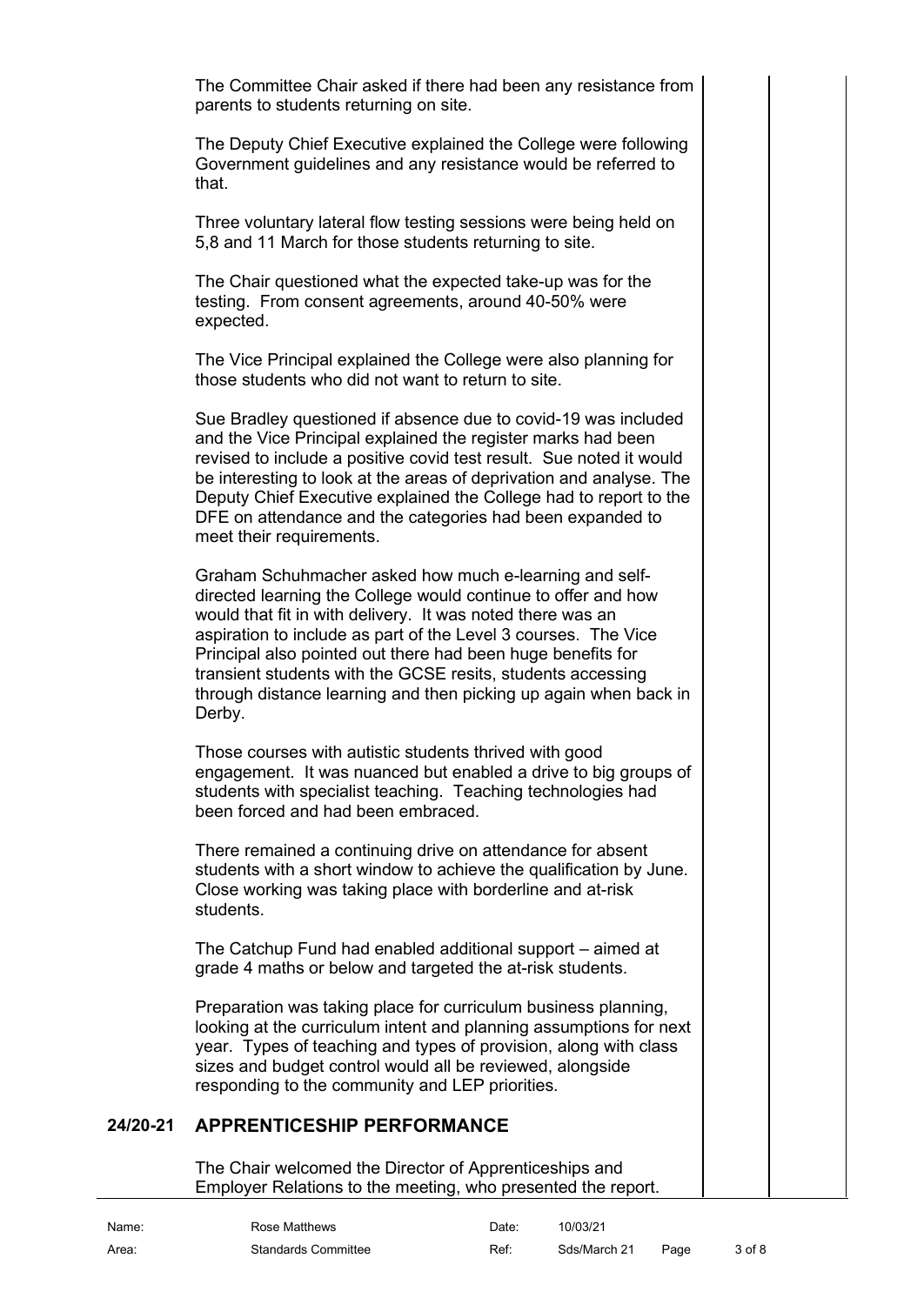There were 1,757 apprentices on programme with a further 350 going through the enrolment process.

Overall achievements looked positive and were on target to be ahead of last year's outturn.

Adjustments had been made to delivery models to minimise disruption to apprentices and employers, with the vast majority of apprentices still in learning. The team were still visiting learners on employer sites, where they were able to.

Recruitment was on track to exceed budgeted start number and income.

Attendance was just below target at 91%.

In terms of income, they were on track to achieve the budgeted income target, plus the additional 350 apprentices referred to.

Teaching and learning assessments reviews continued with focus maintained on performance management.

Remote observations had taken place of staff, which was challenging and often easier with one employer than another.

The Committee Chair asked how assurance was sought in the placements. It was acknowledged that some employers were more receptive than others and allow assessments to take place on site with some allowing remote observations. The team had tried to tailor interventions around individual employers' needs.

The Committee Chair also questioned working through the funding interventions from the government, such as traineeships and the kickstart scheme. The Director acknowledged they were trying to be as responsive as they could to the changes.

### **25/20-21 CURRICULUM AND QUALITY RISK REGISTER**

<span id="page-3-0"></span>The updated Curriculum and Quality Risk Register was shared.

The main changes related to updates by the Director of Teaching, Learning and Academic Research.

The key focus was around recruitment and business planning taking place.

The Vice Principal said she didn't think the risks were harsh as the risk were high.

#### **26/20-21 REPORT ON REMOTE EDUCATION AND CPD**

<span id="page-3-1"></span>A presentation of Remote Education and CPD by the Director of Teaching, Learning and Academic Research was presented and discussed, highlighting the culture of change during the past year.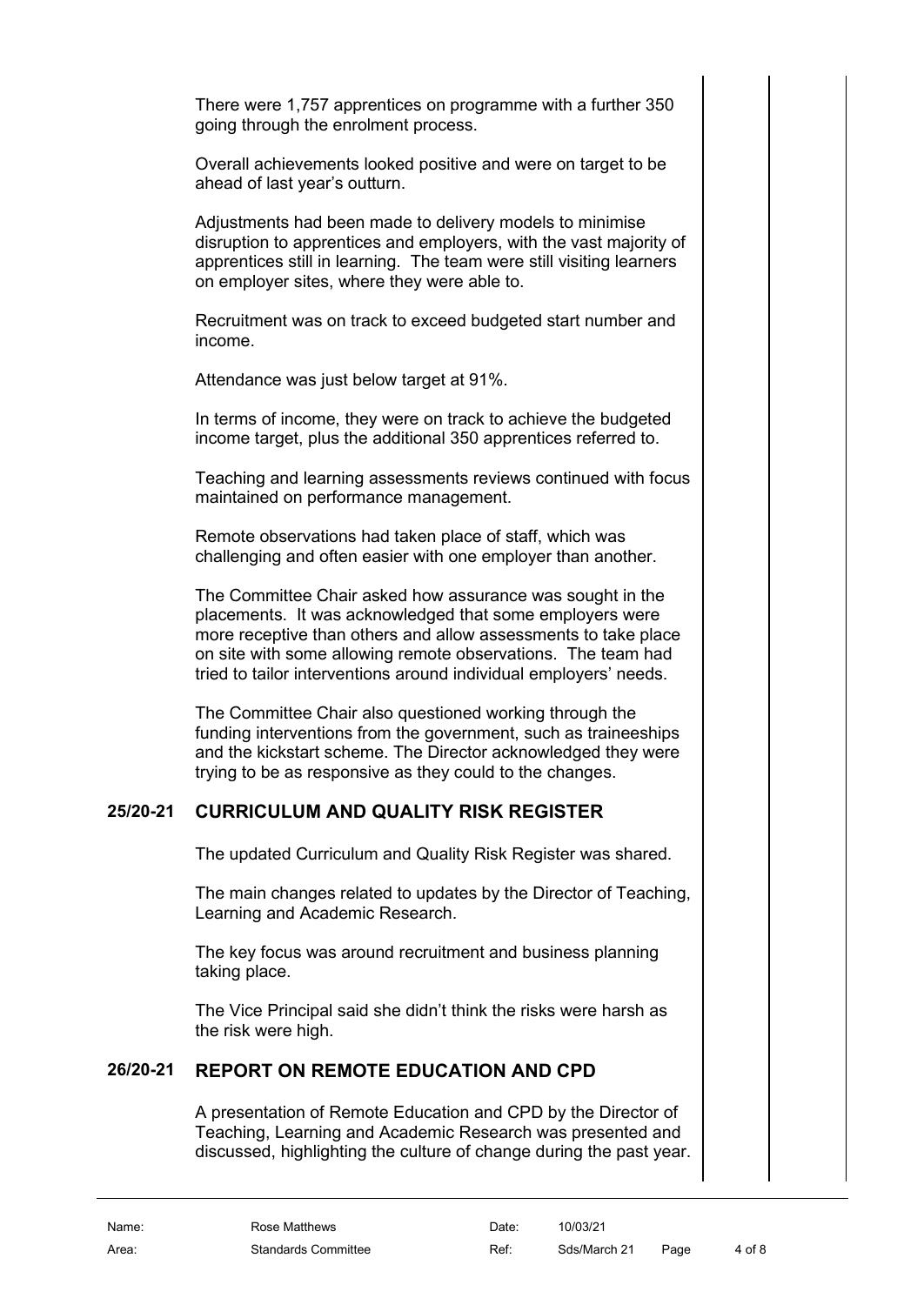A review of remote education provided an opportunity to disseminate the strengths in the roll-out of remote education and changes made by teaching professionals to develop and continuously improve professional practice over the last year.

The review had also enabled an action plan to further enhance remote education and ensure that blended learning continued to be improved and future benefits were maximised to contribute to continued improvement.

CPD had been targeted to drive the key improvements. This included the remote INSET day in January which engaged 489 teaching professionals and involved sharing student videos of what their experience of remote learning was and a range of workshops based around four key themes.

Self and peer observation had been rolled out to promote critical reflection and provided an opportunity to learn about a range of different approaches to learning and teaching.

Wednesday afternoons had been dedicated to CPD time and cycles on the curriculum enabled a reflective approach to teaching solutions – driven by the curriculum.

Members were interested to hear that students' digital skills were not as expected. Many worked well on their phones, but were unable to log onto a computer. An online digital skills programme was being developed, one for existing students and one for new applicants.

The Committee Chair commended the Director and her team for the change in culture in less than a year.

The Chair of Corporation asked how to tell learning was happening when students were remote.

The Director advised you cannot ever know learning is happening as it is invisible. Every teacher had to work twice as hard for every lesson, they had to include more task-based exercises, manage the chat and be more innovative to provide engaging lessons.

The Vice Principal said one thing that had come out of the experience was that it had turned the teachers into a learning community. Everyone had to learn and everyone had a base line to reflect on their own practice.

#### **27/20-21 BUSINESS PLANNING TIMELINE**

<span id="page-4-0"></span>The Vice Principal shared the Business Planning timeline, covering the different events that happened throughout the business planning process.

This year would feature a top down approach, driven by financial targets (bigger group sizes and remission), LEP priorities and employer needs.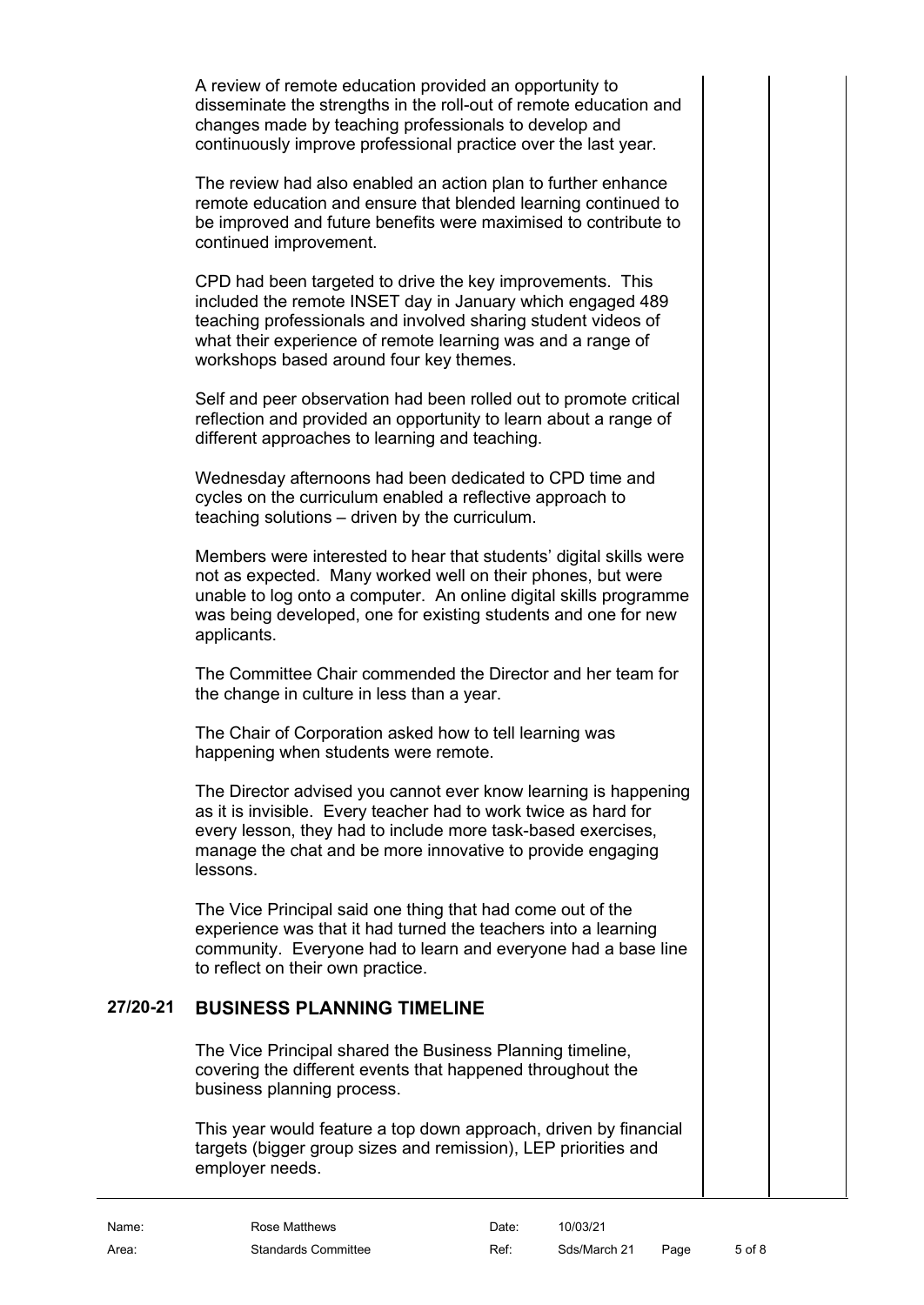The direction of travel would be over a much longer term. The white paper would not come into effect until 2023-25 and the longterm planning needed to be built in and addressed.

Online enrolment was a great success this academic year and would be further refined for next year. Linking back to the business planning process, enrolment pulled from the curriculum areas providing the intent and the marketing activities that drive the enrolment process.

Graham Schuhmacher noted the GCSEs would be teacher driven this year and asked what the view was on the number of resits. Would it increase or decrease.

The Vice Principal explained there was a slight decline this year in the number of resets, they did see some inflation and had an increase in the number of Level 3 entries because of the results from last year. The prediction was that would continue.

She went on to explain where there are resits, some of the skills are quite poor and in particular mentioned some Level 3 students with poor literacy skills.

As part of the Opportunity Area there had been a focus on maths and English, gathering employers set projects as a resource bank for schools and colleges.

Graham noted the Director of Apprenticeships and Employer Relations had shown him to software at their last meeting about hard to fill vacancies, which he had been very impressed with. The Vice Principal explained that a the Curriculum Business Planning Day Rachel Quinn from the LEP had attended and went through the hard to fill vacancies and there had been lots of analysis about the skills, embedding in the business plans.

One point the Vice Principal pointed out was that skills and qualification did not always marry, which was why T Levels had been developed. The College had to be responsive to communities and getting students into jobs, for which high level skills were paramount.

## **28/20-21 JOSEPH WRIGHT LOCAL BOARD**

<span id="page-5-0"></span>The Committee Chair discussed his report from the Joseph Wright Local Board on 10 February 2021.

The minutes attached to the report outlined the discussions around the A Level Improvement Plan, focussing on lesson and teacher quality, attendance and pastoral support.

An inciteful session had taken place with twelve students from a range of levels and courses. The students provided an overview of how they were finding learning remotely and what support they were receiving.

Finally, Sally Archer the Curriculum Manager for English, Arts and Languages discussed the Raising Aspirations Project.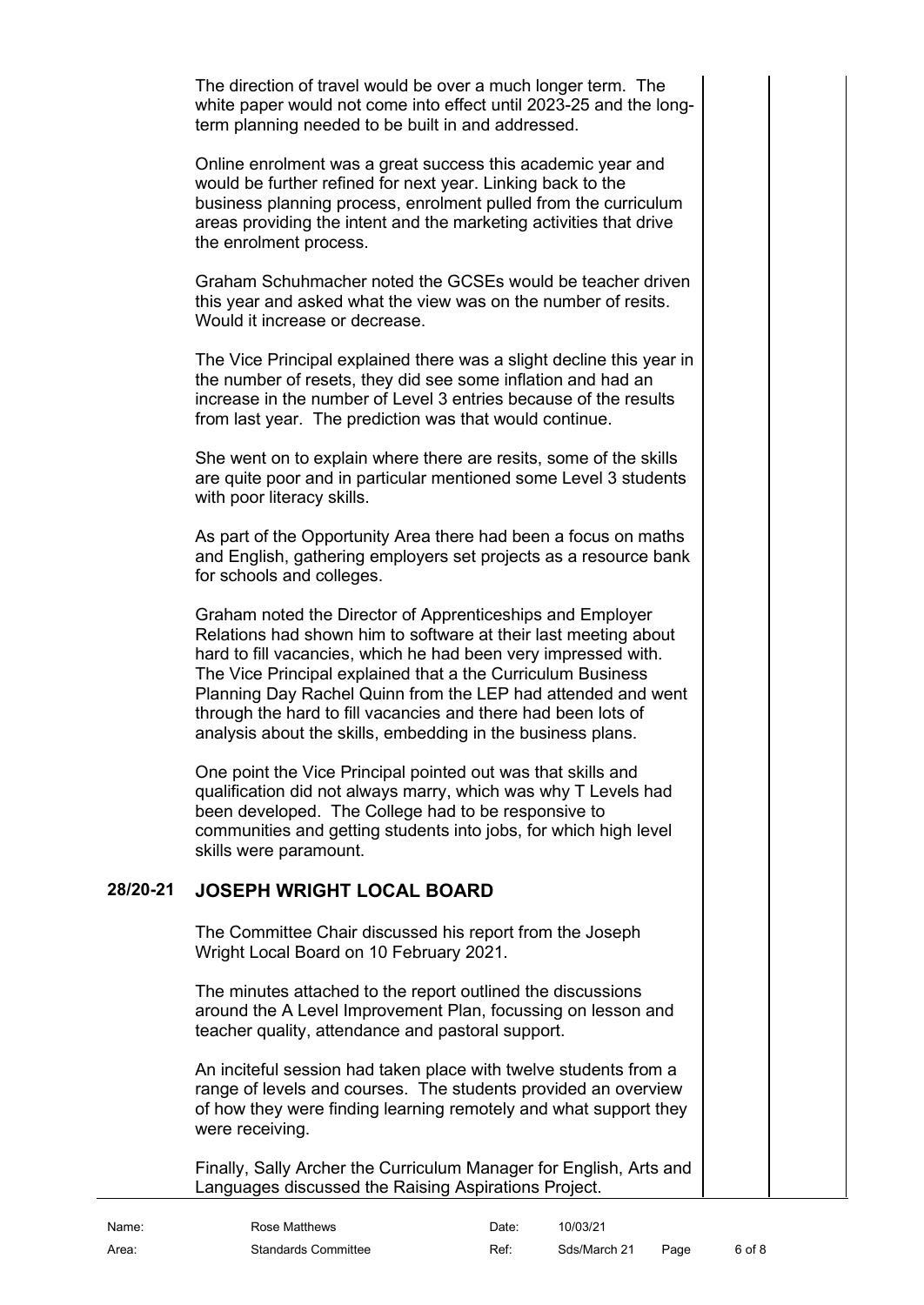#### **29/20-21 DERBY COLLEGE STUDENTS' UNION ACTIVITY REPORT**

<span id="page-6-0"></span>The Development Manager of the Students' Union had been invited to the meeting to present the activity of the Students' Union and enrichment work they had undertaken since moving to remote learning.

'Your Union', which developed the clubs and societies pages of the College, but also featured an update from the DCSU President, Student Council site and pulled wider information from the College, including marketing and recruitment.

The site now had around ten clubs and societies which continued to actively engaging students. The LGBT group had over 100 members, the JWC news around 40, the Debate Club around 50 right down to the Cheese Appreciation Society that had around 5 members. The Mental Health Society has also been very prominent in supporting students, going into classes etc.

The Student Council page united the students to discuss student life, provide an opportunity to update the student population on wider College activity including student surveys etc.

Six months ago DCSU were approach by the AoC to join other colleges in discussing how enrichment and engagement was happening remotely. DCSU shared best practice and was asked by the AoC to produce a case study, which culminated in the Development Manager attending the Annual AoC National Conference to share best practice, which has received very positive feedback from a number of sources.

Members praised the DCSU on leading the way on the engagement activity and remaining positive in such challenging circumstances.

#### **30/20-21 STUDENT VOICE**

<span id="page-6-1"></span>The Student Governor, Angela Cruz, acknowledged the work of the Students' Union and said the main focus of the Student Council was the work around mental health and ensuring students were supported.

The Student Governor explained the Student Council were very active at the Roundhouse, JWC and Broomfield and were very independent in driving forward their range of initiatives which the Development Manager had covered in the previous agenda item.

## **31/20-21 EXAMS AND SUMMER ASSESSMENT**

<span id="page-6-2"></span>A verbal update on the exams and summer assessment was provided by the Vice Principal.